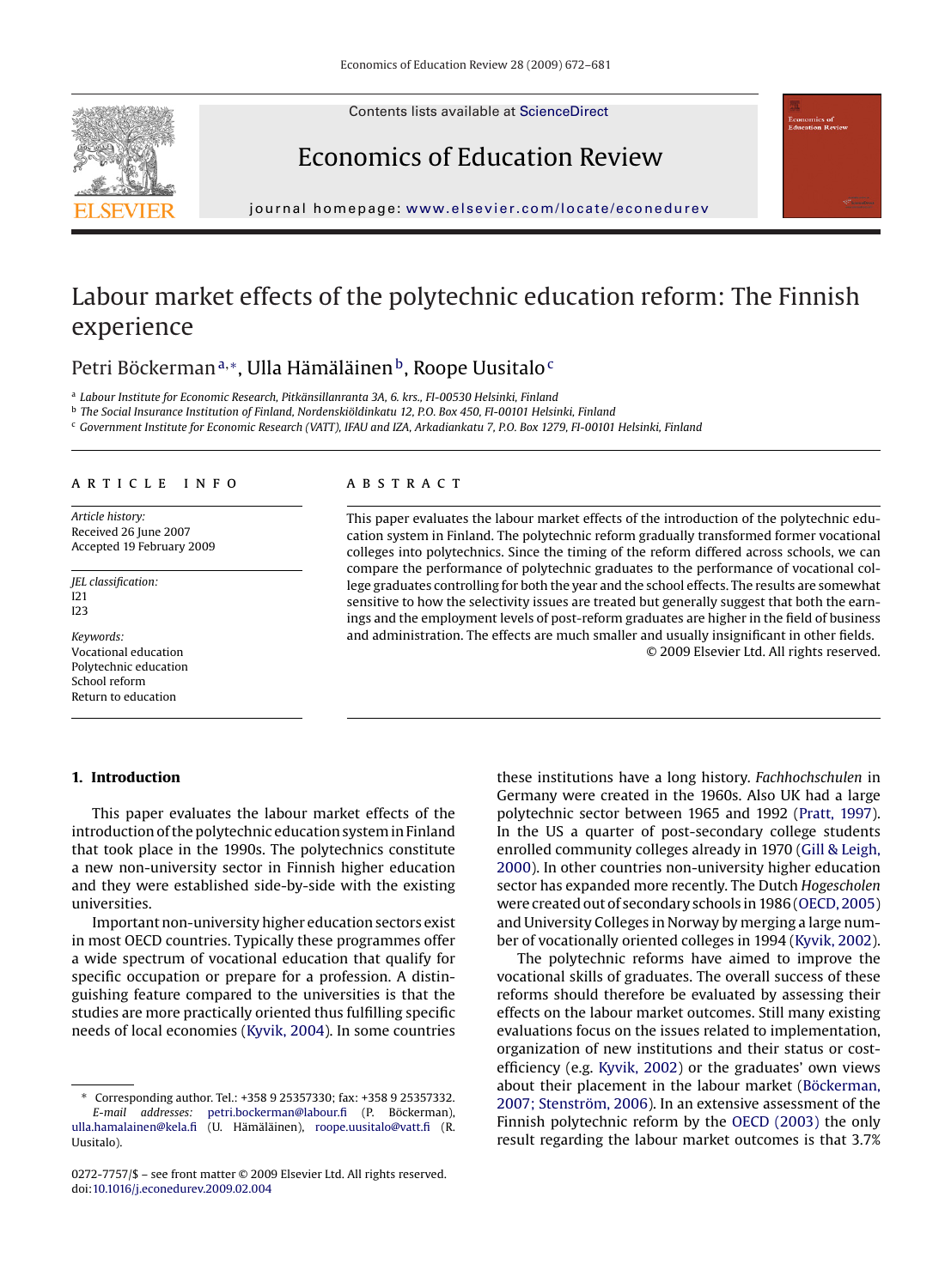of the polytechnic graduates were unemployed one year after graduation in 1998. Whether this number should be considered to be 'low' or 'high' naturally depends on the yardstick that is used in the comparison.

Cross-section estimates that compare the outcomes of polytechnic graduates to the labour market outcomes of graduates from other levels of education exist in several countries. Results from a European-wide survey are reported by [Schomburg and Teichler \(2006\). T](#page--1-0)he effects of non-university higher education on wages are also often reported either by allocating the students a standard length of education or by treating non-university higher education as a separate category of education (e.g. [Kane & Rouse,](#page--1-0) [1995\).](#page--1-0) While these studies produce information on the labour market value of non-university higher education they are not focused on the effects of specific reforms of education systems. As in all studies on the effects of education, selectivity issues are often a major problem in these studies.

We evaluate the effects of the polytechnic reform by comparing polytechnic graduates' earnings and employment levels to those who have obtained vocational college degrees in the pre-reform system. The gradual implementation of the reform offers a quasi-experimental setting where we can control for both the year and the school fixed effects.

Our paper is related to the studies that attempt to identify the causal effects of schooling using variation in local schooling opportunities as instruments. An early example is [Card \(1995\),](#page--1-0) who uses the distance to a college as an instrument for education. He shows that otherwise identical men who live close to a college have significantly higher education and earnings than other men. Assuming that proximity to a college has no direct effects on earnings, spatial variation in education and earnings due to differential access to college education can be used to purge the return to education estimates from the endogeneity bias.

Several more recent papers have used the changes in schooling opportunities to identify the returns to schooling. For example, [Margo and Finegan \(1996\)](#page--1-0) exploit the cross-state and cross-time variation in compulsory schooling laws. [Harmon and Walker \(1995\)](#page--1-0) utilise the change in the minimum school-leaving age as a source of exogenous variation in educational attainment in the UK. [Meghir and](#page--1-0) [Palme \(2005\)](#page--1-0) estimate the effect of comprehensive school reform on educational attainment and earnings in Sweden, exploiting variation in the timing of the reform across regions. [Maurin and McNally \(2007\)](#page--1-0) analyse the effects of a natural experiment in which there was a widening access to the more academic track in Northern Ireland. While many of these studies measure the effects of years of education there is nothing fundamentally different in measuring the effects of discrete changes in school systems such as upgrading vocational colleges into polytechnics.

One of the main differences between our study and the studies based on compulsory school reforms is that the polytechnic reform affects much older students that are much more likely to move in order to attend a particular polytechnic programme. Hence, the selectivity problems are potentially more severe in our case. In addition to controlling for the permanent differences across schools, we deal with the selectivity issues by (i) controlling for a wide range of observable characteristics of graduates including the grades that the vocational colleges and polytechnic schools used in their admission decisions, (ii) estimating the effects of polytechnic reform using data aggregated to the school-level avoiding the selectivity into different programmes within schools, and (iii) implementing an instrumental variable estimator that exploits the exogenous variation in the local supply of polytechnic education.

The structure of the paper is as follows: Section 2 provides a description of the Finnish education system and the polytechnic education reform. Section [3](#page--1-0) explains our empirical approach. Section [4](#page--1-0) introduces the data. Section [5](#page--1-0) reports the results and the last section concludes.

### **2. The Finnish education system and the polytechnic reform**

#### *2.1. The Finnish education system*

Finnish children begin school at the age of seven. Compulsory comprehensive schooling lasts for nine years.<sup>1</sup> After comprehensive schooling roughly 50% of the pupils continue in the upper secondary school, which lasts for three years and ends with a matriculation examination. About 45% enter various vocational schools and vocational colleges whose courses last for two to three years. Hence, 95% of the pupils from comprehensive schools continue immediately in secondary-level education.

Vocational schools and colleges were a diverse group of schools at the beginning of 1990s. The entry requirements and the length of education varied between schools. Some took most students directly from comprehensive schools and provided them with two or three years of vocational education. In some vocational colleges most students had completed upper secondary schooling before entering vocational college. For example, a business degree from a vocational college typically required three years of schooling after comprehensive school or two years of schooling after upper secondary school. An engineering degree from a technical college required that the students had either a vocational school degree or an upper secondary school certificate before entering. Education at technical college typically took four years to complete. At nursing school most students had completed their upper secondary schooling before entering, and the vocational college courses lasted for around three years.

As a result of the polytechnic education reform, the higher education system comprises two parallel sectors, which are universities and vocationally oriented polytechnics. A major difference is that polytechnic schools are not engaged in academic research like universities.

Education is free at all levels. State-financed student aid and subsidized loans make it possible to pursue education, irrespective of the family's financial circumstances. Good employment prospects for graduates have kept the demand

 $1$  An English language overview of the Finnish education system can be found from the country background report for the OECD thematic review of tertiary education in Finland ([Ministry of Education, 2005\).](#page--1-0)